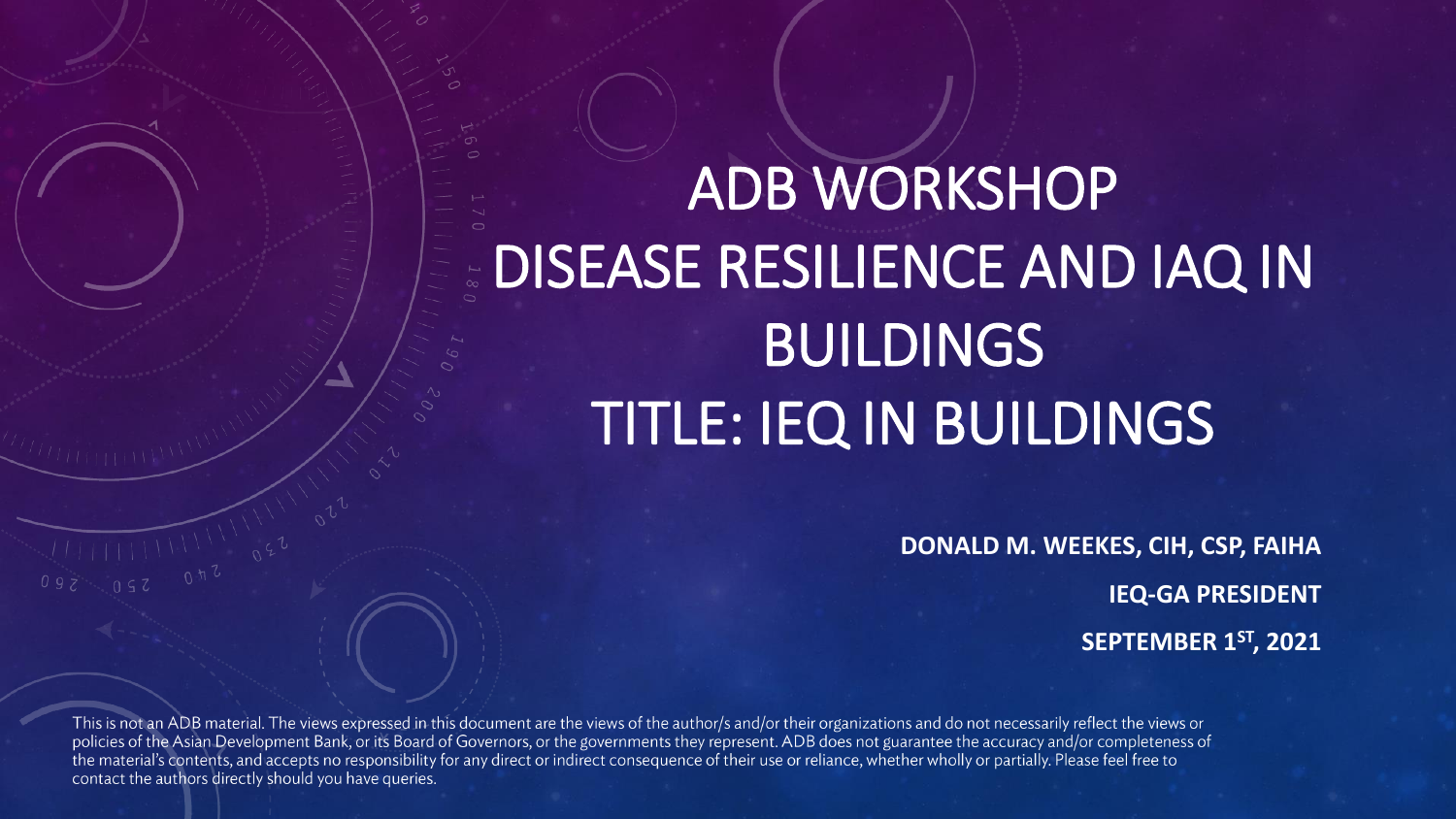# **BACKGROUND – INDUSTRIAL HYGIENE**

#### • **Industrial Hygiene**

Industrial hygiene has been defined as "that science and art devoted to the anticipation, recognition, evaluation, and control of those environmental factors or stresses arising in or from the workplace, which may cause sickness, impaired health and well-being, or significant discomfort among workers or among the citizens of the community."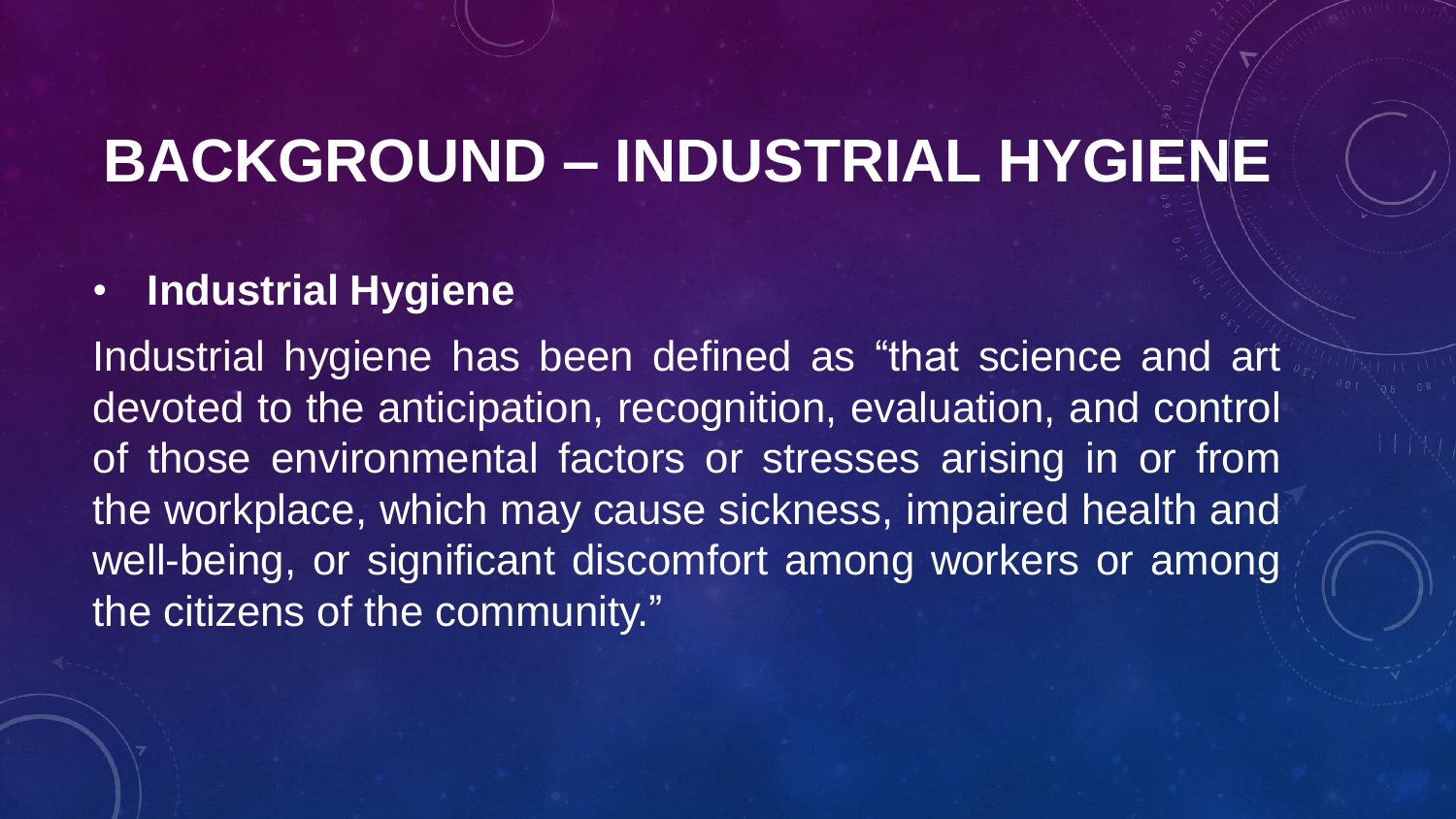# **BACKGROUND - IAQ**

• Indoor Air Quality (IAQ)

Indoor air quality is the air quality within and around buildings and structures. IAQ is known to affect the health, comfort and well-being of building occupants.

- Mainly Comfort Issues
	- Temperature, relative humidity, air flow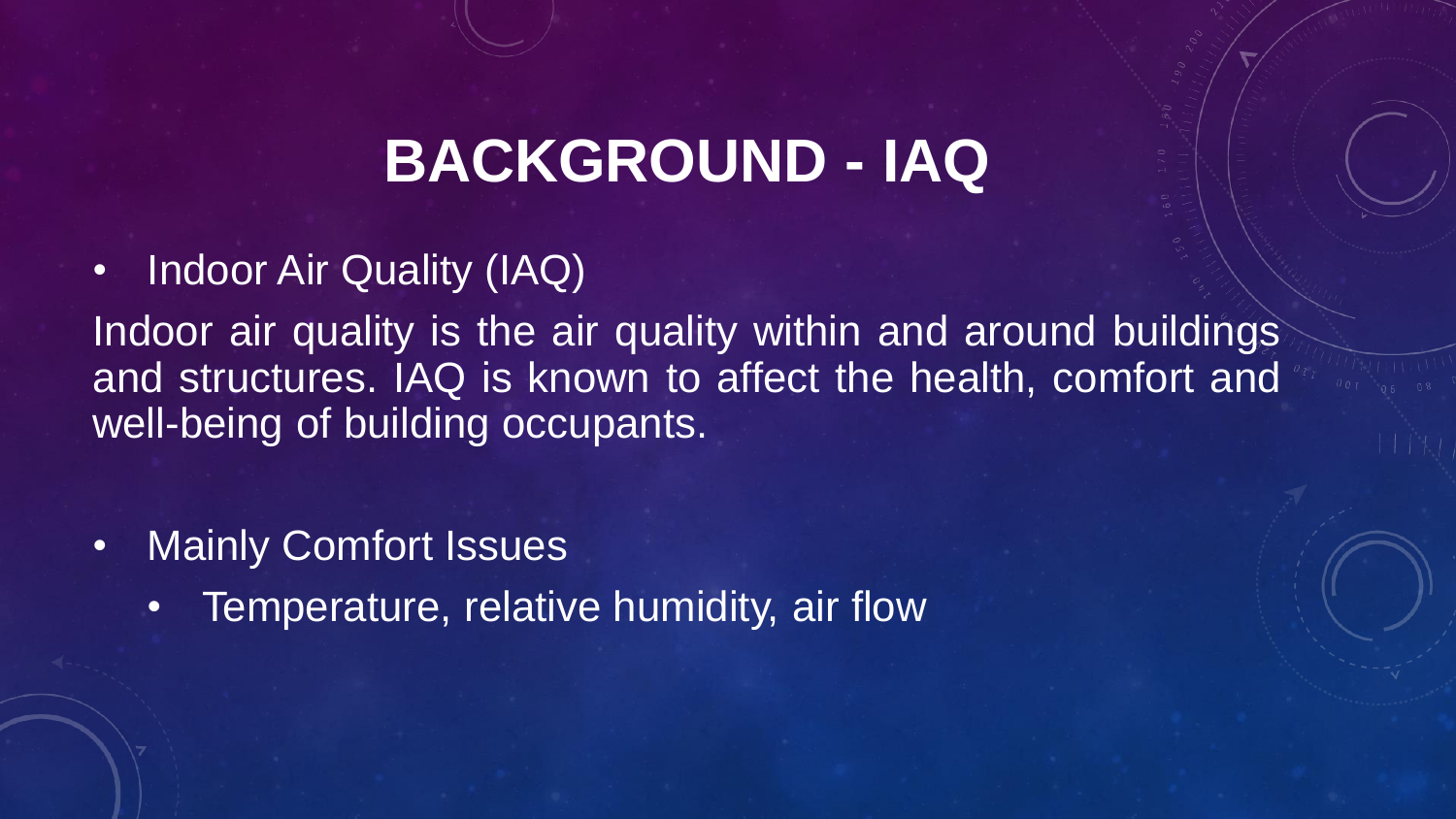### **BACKGROUND - IEQ**

• **Indoor Environmental Quality (IEQ)** 

The quality of a building's environment in relation to the health and wellbeing of those who occupy space within it. IEQ is determined by many factors, including lighting, radiation, electromagnetic, ergonomics, noise, air quality, and damp conditions.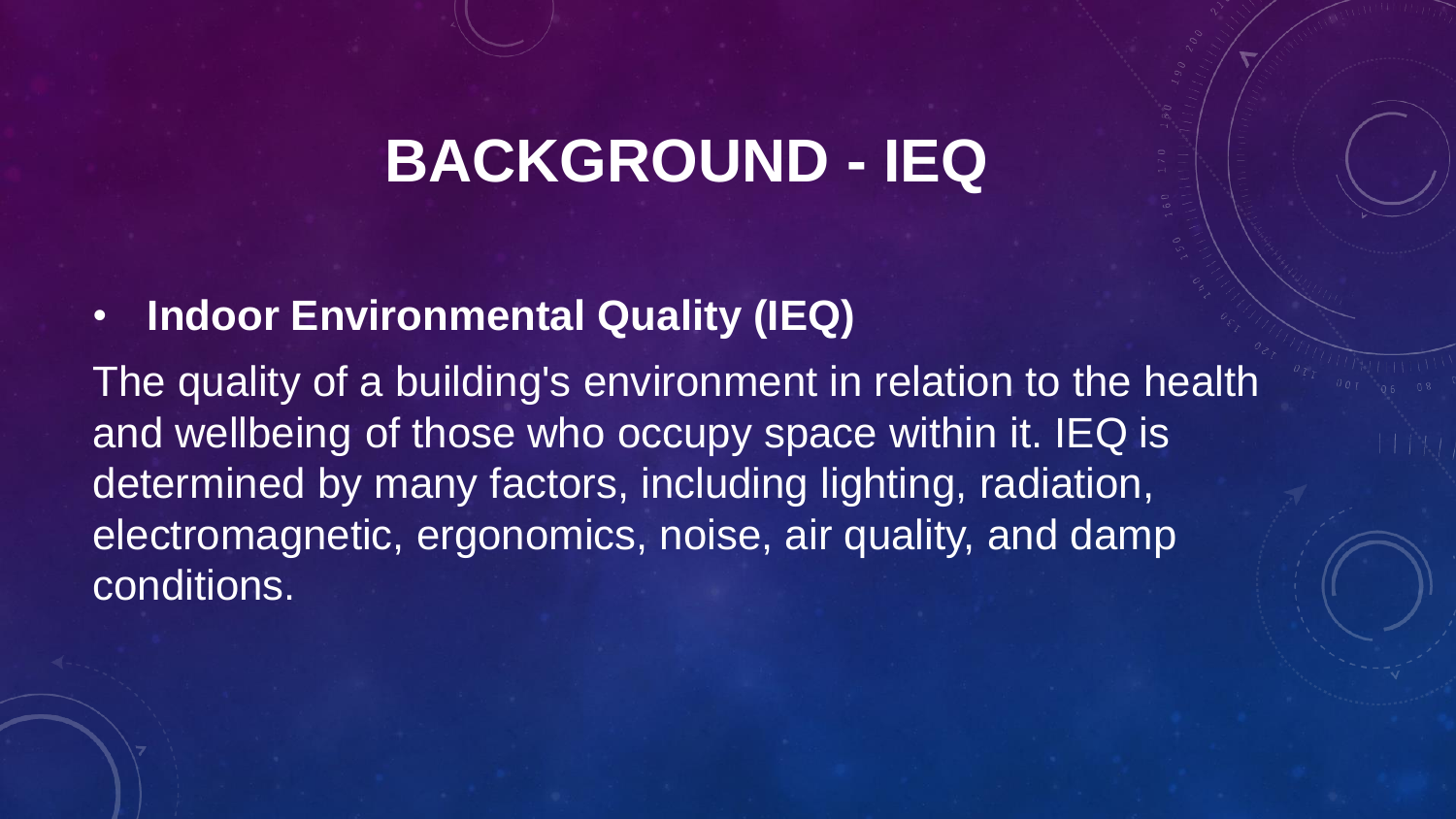#### CASE STUDY #1 – INDOOR AIR **QUALITY**

- Large governmental building complex
- Periodic IAQ complaints 'bad air', adverse health symptoms including choking, coughing, etc.
- Previous IAQ surveys no adverse findings

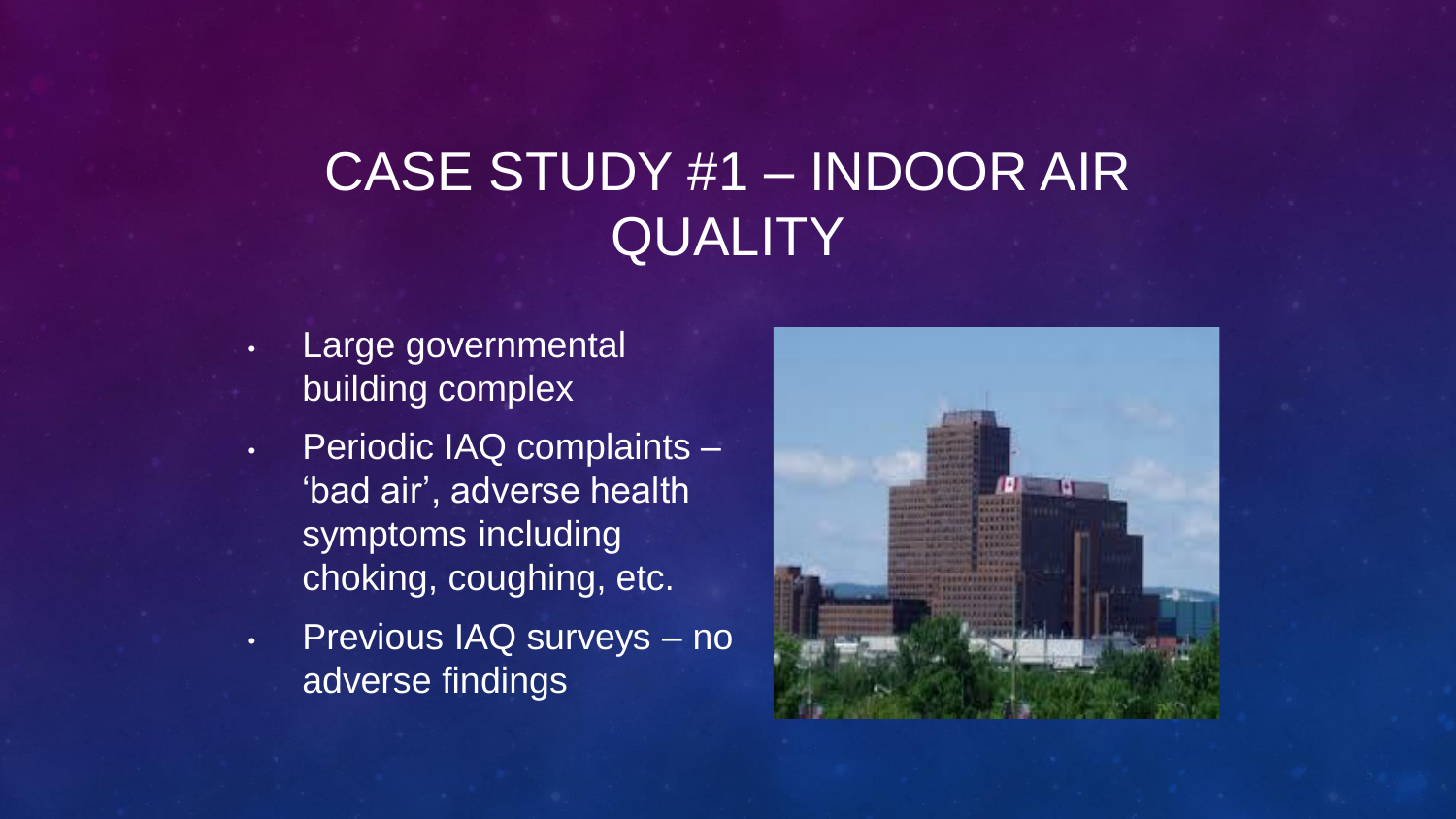#### CASE STUDY #1 – INDOOR AIR **QUALITY**

- Focus Carbon dioxide & VOC's
- 5 locations elevated  $CO<sub>2</sub>$  in afternoon
- Recommend Increased air flow and monitoring of  $CO<sub>2</sub>$

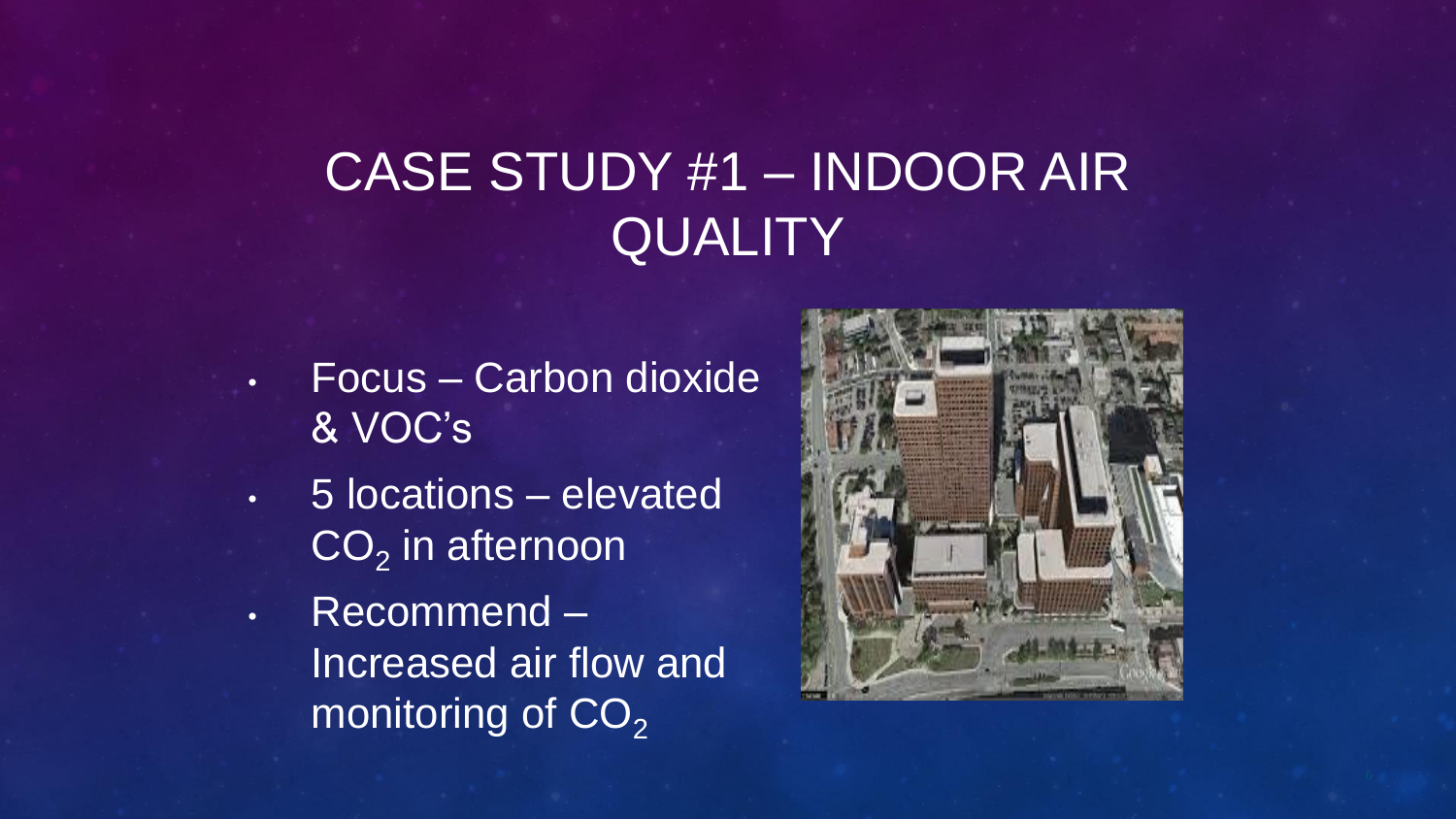#### CASE STUDY #1 – INDOOR AIR **QUALITY**

- 4 Locations elevated VOC's
- Personal hygiene products, indoor plants (chemicals), and cleaning products
- No health concerns, but may be noticeable and irritating

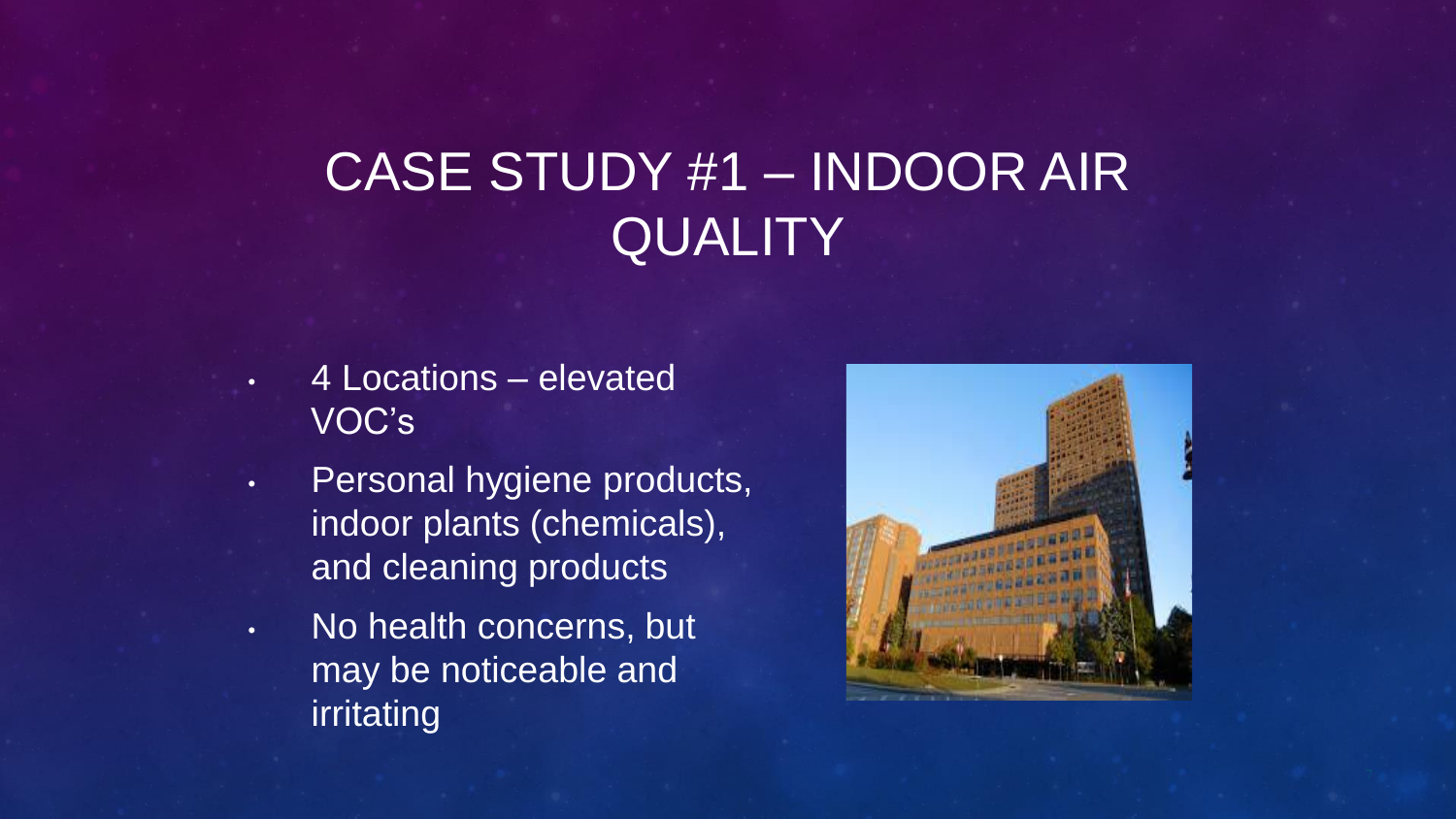### CASE STUDY #2 – INDOOR ENVIRONMENTAL QUALITY

- Sun roof in office building
- Occupant complaints elevated temperatures
- PVC shades placed near sunroof to block sun during summer
- New complaints chemical odour

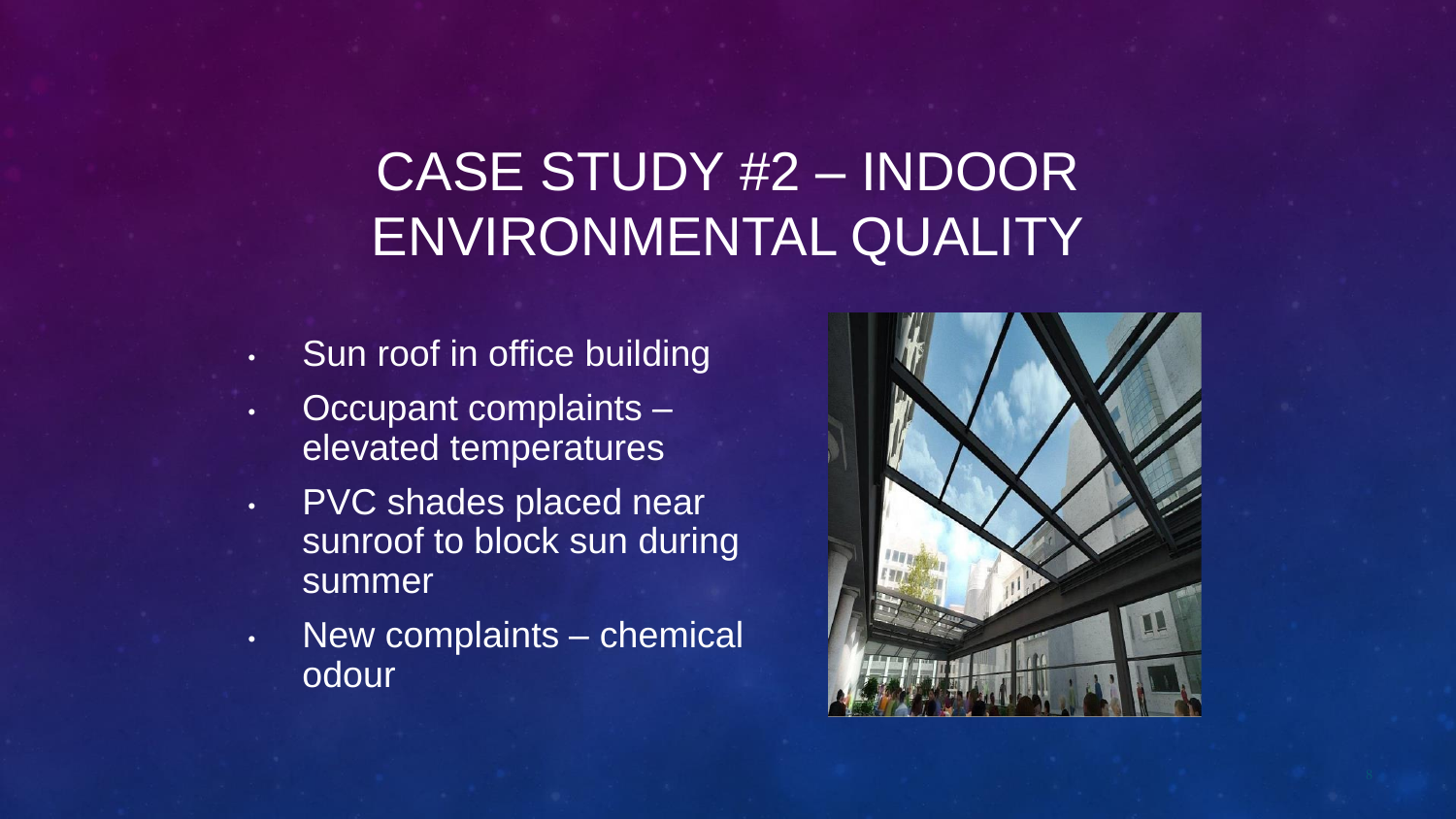#### CASE STUDY #2 – INDOOR ENVIRONMENTAL QUALITY

- IAQ Sampling no adverse results
- Investigate PVC blinds elevated temps (above 140 degree F) result in off-gassing & odour
- Replace PVC blinds

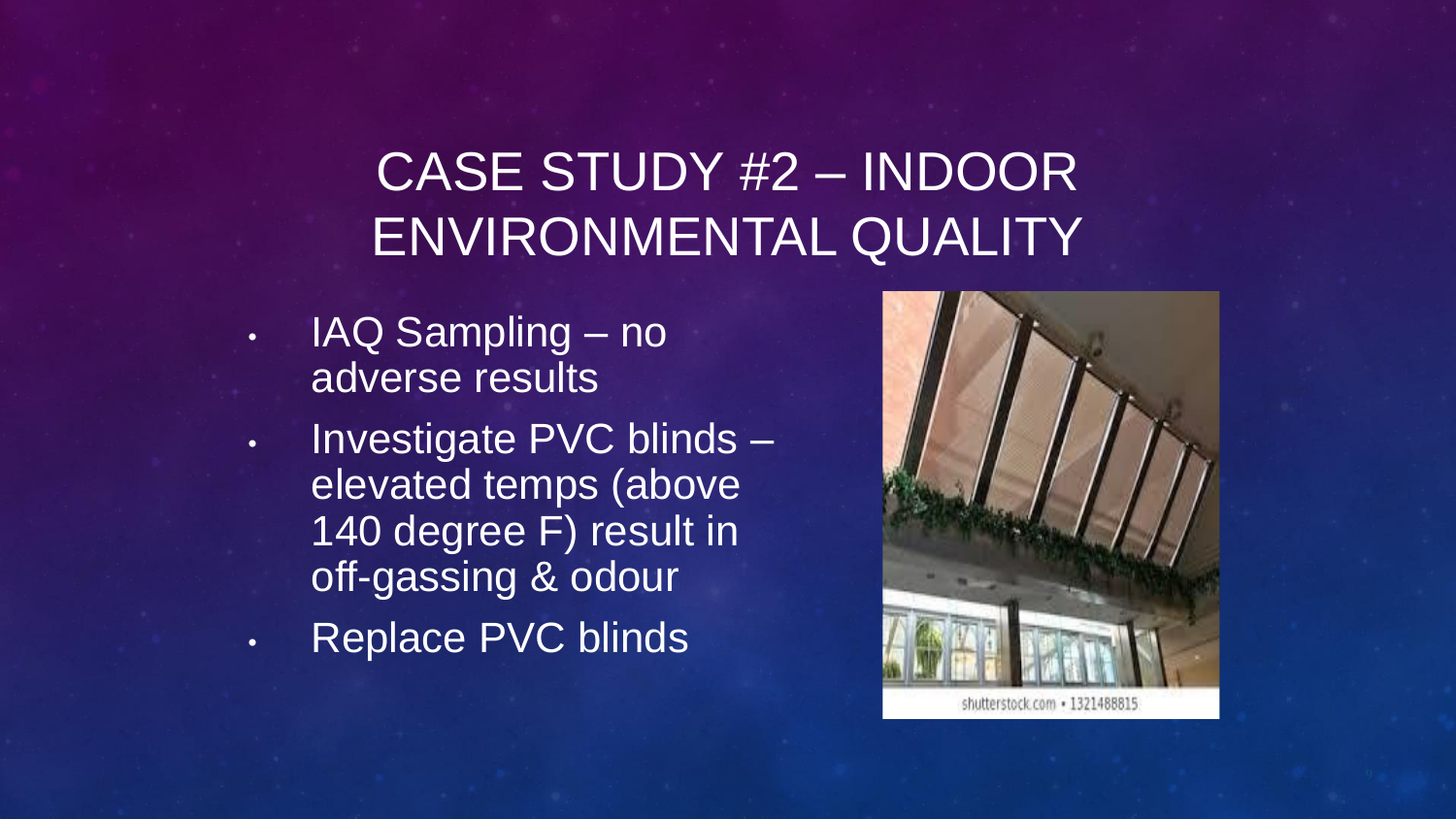### **DISEASE RESILIENCE AND IEQ**

• Resilience refers to the ability (of people) to cope with difficult, stressful and traumatic situations while maintaining or restoring normal functioning. The higher the resilience, the lower the vulnerability and risk of illness.

• Psychologists define resilience as the process of people adapting well in the face of adversity, trauma, tragedy, threats, or significant sources of stress—such as family and relationship problems, serious health problems, or workplace and financial stressors. ... That's the role of resilience.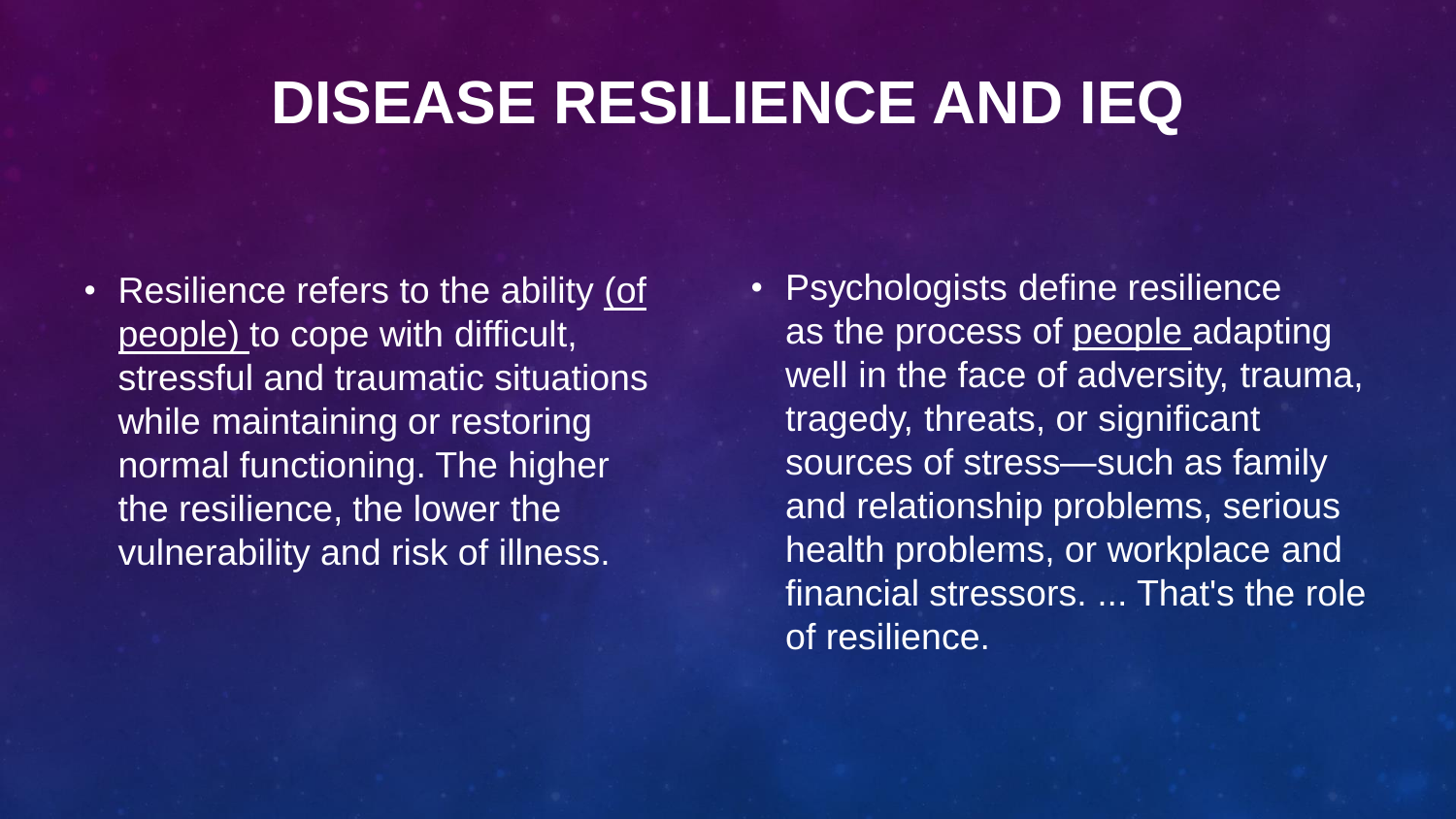# **HOW DOES IEQ HELP DISEASE RESILIENCE?**

- The Lancet COVID-19 Commission Designing Infectious Disease Resilience in School Buildings Through Improvements in Ventilation and Air Cleaning (April 2021)
- "In addition to decreased airborne infectious disease transmission, research shows that ventilation and air cleaning improvements are likely to lead to improved academic performance (in particular reading and math performance), fewer missed school days for students, higher scores on cognitive function tests, and many benefits for teachers including decreased respiratory symptoms, increased teacher retention, and improved morale."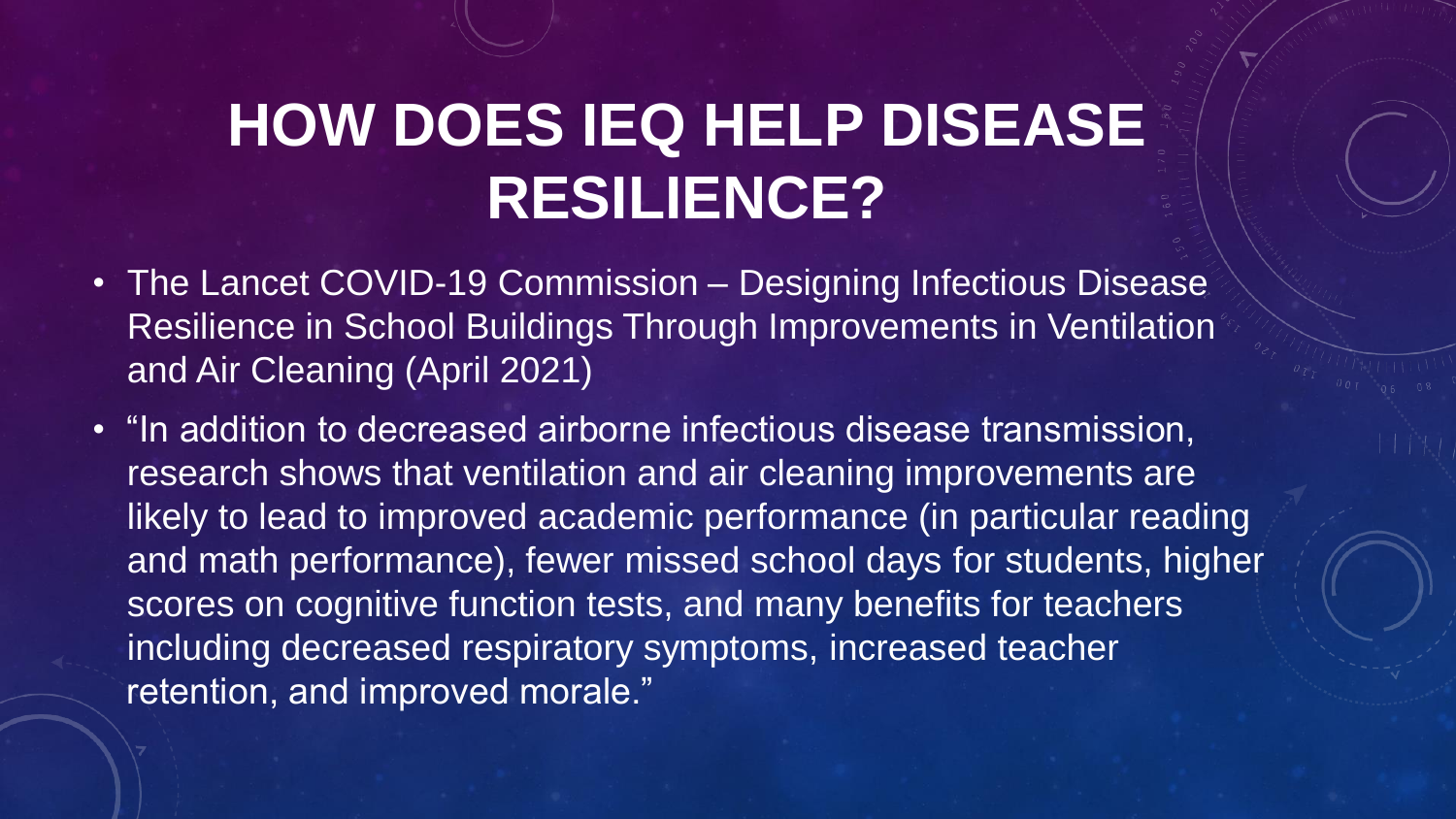# **PEOPLE ARE THE MOST IMPORTANT ASSET IN A BUILDING**

- The purpose of any building:
	- To provide shelter and comfort to the occupants
	- To provide an environment where the occupants can work, live and play successfully
	- To withstand extreme weather and atmospheric conditions while protecting the occupants
	- To provide for the mental and physical wellbeing of the occupants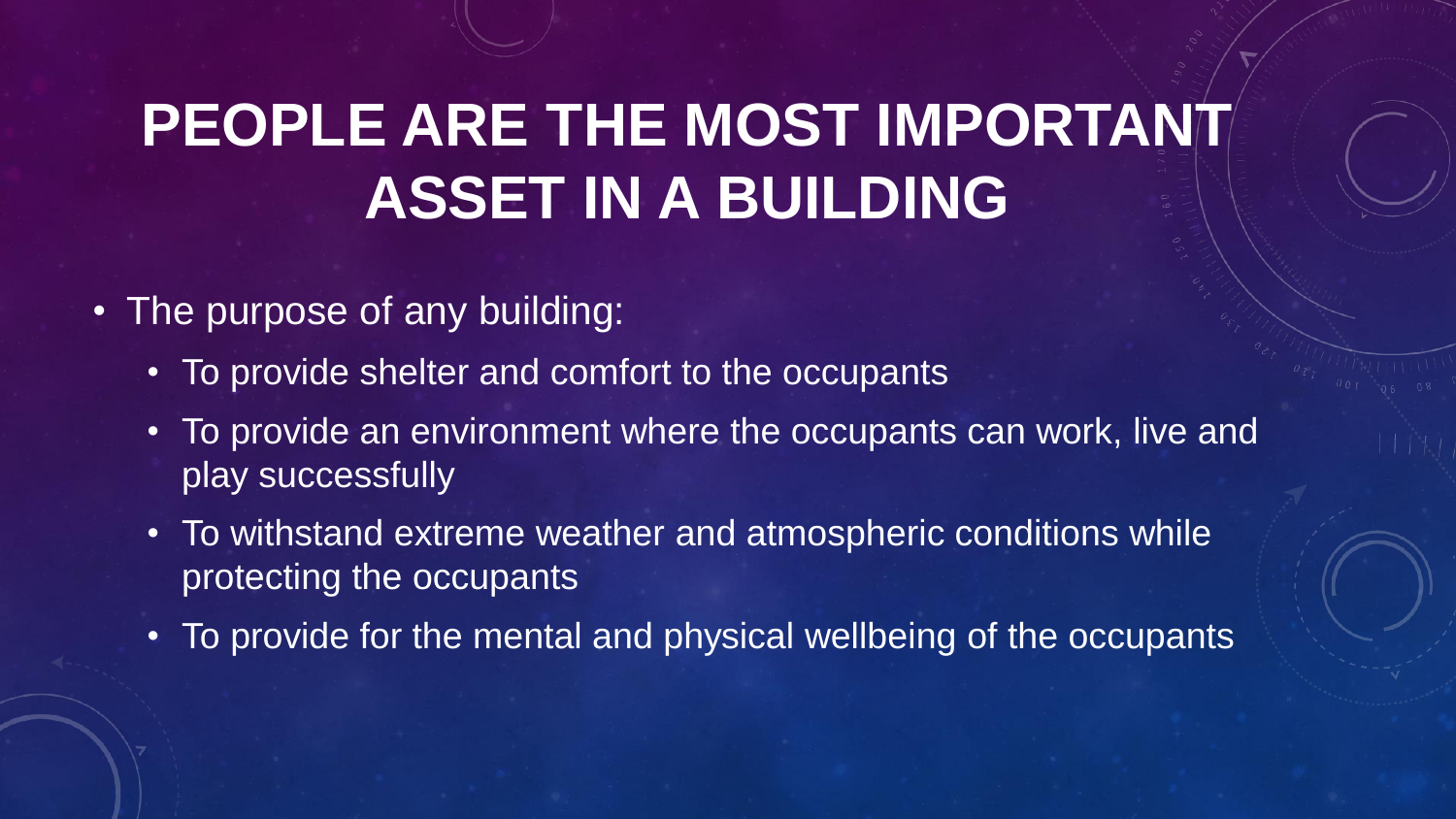# **CONCLUSIONS**

- IAQ/IEQ is a complex multidisciplinary subject involving both health and comfort issues
- Key to improvements in IAQ/IEQ in Buildings
	- Knowledge of building HVAC systems
	- Work closely with mechanical engineers, building scientists, building operators, etc.
	- Knowledge of air contaminants
	- GOOD COMMUNICATION SKILLS!